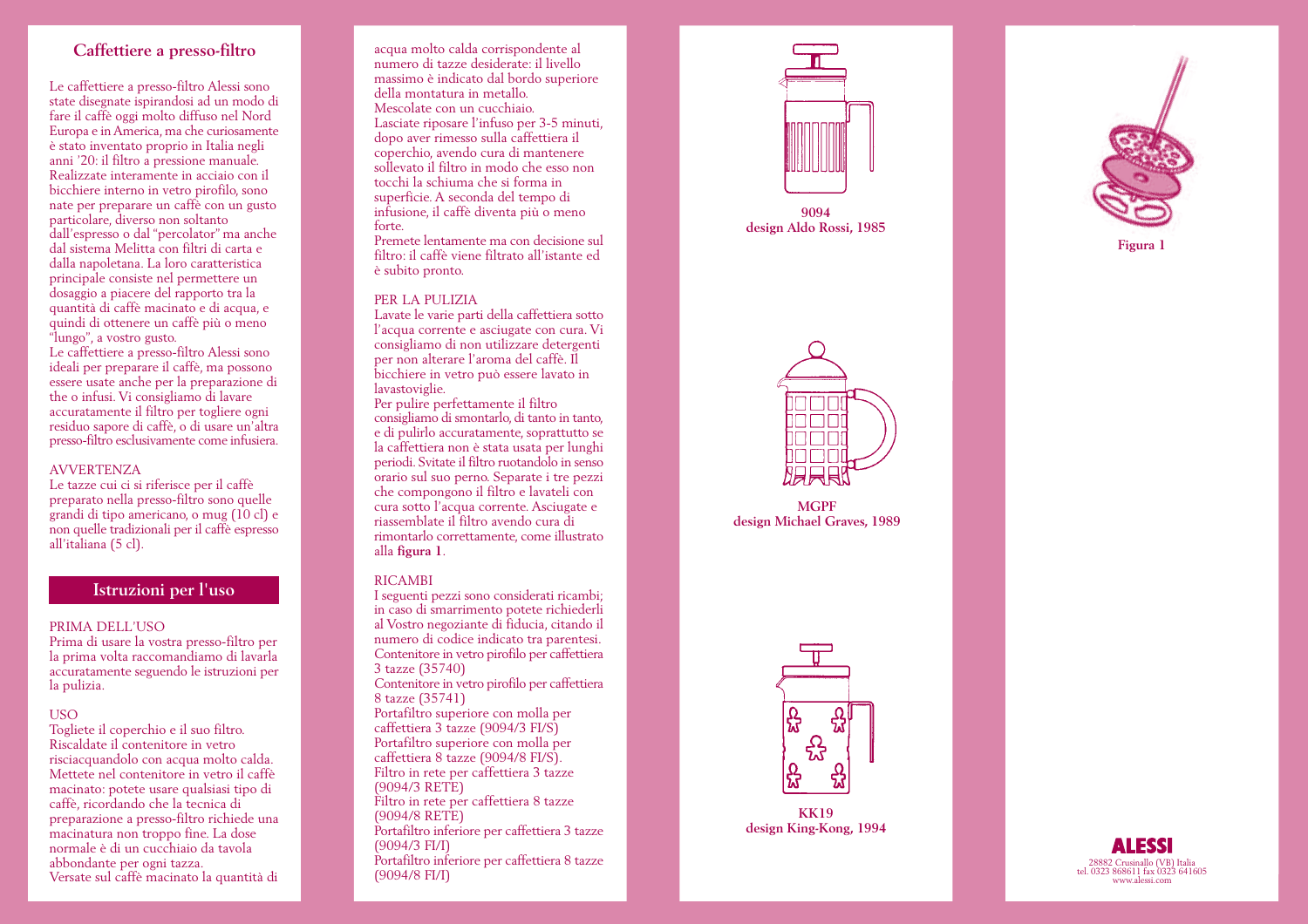# Pressfilter coffee makers

The Alessi press filter coffee makers have been designed for those people who like to prepare their coffee using the method that is now particularly common in Northern Europe and America. The press filter coffee maker, or hand-pressed filter coffee maker, was first conceived in Italy in 1920's. It makes coffee that has a very particular flavour and smoothness, different not only from the espresso machine and the percolator, but also from the Melitta system with paper filters, or even the Neapolitan coffee pot. The main advantage of the press filter coffee maker is the fact that any amount of ground coffee and water can be used, giving as weak or as strong a coffee as desired. The Alessi press filter coffee maker are ideal for making coffee, but also for making tea or herbal infusions. For best results, we recommend using your press filter coffee maker for one kind of beverage only, so that any residual flavour of coffee or herbal teas do not spoil the taste of another beverage.

### PLEASE NOTE

When referring to a cup of coffee made by the press filter coffee maker method, the intended cup is a large cup or mug (around 10 cl), not the small demitasse cup (around 5 cl).

# Instructions for use

### BEFORE USE

Before using your press filter coffee maker for the first time, we recommend washing it carefully using a non-abrasive washingup liquid.

#### DURING USE

Remove the lid and the filter. Warm the <sup>g</sup>lass jug by rinsing with very warm water. Add the coffee to the jug - best results are obtained with coffee that is not ground too finely. The normal amount of coffee used is one heaped tablespoon per cup of coffee, but of course your own taste and judgement will be the best guide to the precise quantity. Onto the ground coffee, pour as much water as required for the desired number of cups. The maximum amount of water is indicated on the glass jug. Stir well with a spoon.

#### Put the lid on the press filter coffee maker and leave the coffee to stand for 3-5 minutes.

Make sure that the filter remains in the "up" position and that it does not touch the froth that forms on the surface. The longer the coffee stands, the stronger it will become.

Press the filter down slowly but firmly. The coffee is filtered immediately and is ready to drink.

#### CLEANING

Rinse the various parts of the press filter coffee maker under running water and dry thoroughly. So as not to spoil the taste of your coffee, detergents are best avoided. The heat-resistant glass jug is dishwashersafe.

We recommend taking the filter section apart every so often for thorough cleaning, particularly if the press filter coffee maker has not been used for some time. Unscrew the filter section by turning it clockwise on the rod. Separate the three parts that make up the filter section, and rinse them under running water. Dry thoroughly and be sure to re-assemble the filter correctly. (**Fig. 1**)

#### SPARE PARTS

In case of loss, wear or breakage, the following spare parts can be ordered from your usual Alessi supplier quoting the code number.

Heat-resistant glass jug for 3 cup press filter coffee maker: code 35740 Heat-resistant glass jug for 8 cup press filter

coffee maker: code 35741

Upper filter holder with spring for 3 cup press filter coffee maker: code 9094/3 FI/S Upper filter holder with spring for 8 cup press filter coffee maker: code 9094/8 FI/S Mesh filter for 3 cup press filter coffee maker: code 9094/3 RETE Mesh filter for 8 cup press filter coffee maker: code 9094/8 RETE Lower filter holder for 3 cup press filter coffee maker: code 9094/3 FI/I Lower filter holder for 8 cup press filter coffee maker: code 9094/8 FI/I



**9094 design Aldo Rossi, 1985**



**MGPF design Michael Graves, 1989**





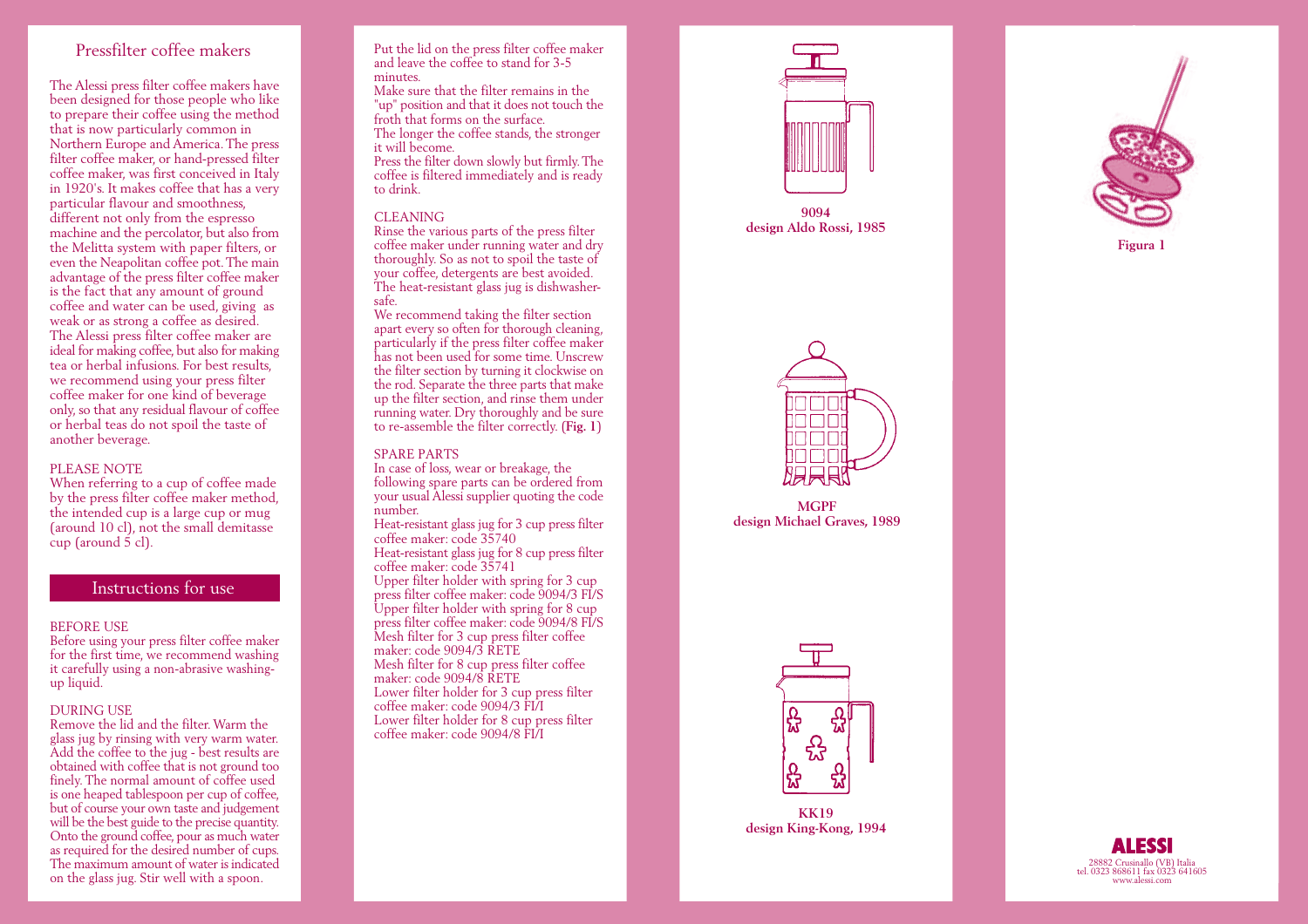# **Presskolbenfilterkannen**

Beim Entwurf der Presskolbenfilterkannen von Alessi hat man sich an einer Kaffeezubereitungsart inspiriert, die heute in Nordeuropa und Amerika weit verbreitet ist, d.h. das Filtern mit manuellem Presskolben. Dieses System wurde in den zwanziger Jahren in Italien erfunden und gibt dem Kaffee hat ein ganz besonderes Aroma und eine spezifische Konsistenz, sodass er sich nicht nur vom Espresso oder

Kaffeemaschinekaffee unterscheidet, sondern auch vom Filterkaffee des Melittasystems mit Papierfiltertüten und dem der "neapolitanischen Umdrehmaschine". Der wichtigste Vorteil der Presskolbenfilterkanne besteht darin, dass man Kaffee und Wasser in einem beliebigen Verhältnis aufbrühen kann, sodass der Kaffee nach persönlichem Geschmack mehr oder weniger stark wird.

Die Presskolbenfilterkannen von Alessi eignen sich darunter anderem nicht nur für Kaffee, sondern auch zum Aufgießen von Tee und Kräuteraufgüssen; wir raten allerdings dazu, immer nur dieselbe Sorte in ein und derselben Kanne zuzubereiten, den mögliche Kaffee- bzw. Tee- oder Kräuterrückstände können den Geschmack beeinträchtigen. **HINWEIS** 

Unter den hier genannten Tassen versteht man richtige amerikanische Kaffeebecher, die sogenannten Mugs (10 cl), nicht die üblichen Mokka- oder Espressotässchen (5 cl).

# **Gebrauchsanweisungen**

VOR DER ERSTEN BENUTZUNG

Die neue Kaffeekanne sollte vor der ersten Benutzung gründlich mit einem milden Spülmittel gereinigt werden.

### BENUTZUNG

Deckel und Filter abnehmen. Den Glasbehälter durch Auswaschen mit sehr heißem Wasser anwärmen. Das nicht zu fein gemahlene Kaffeepulver in den Glasbehälter geben: die übliche Dosis beträgt einen reichlichen Suppenlöffel pro Tasse, aber nach Geschmack und mit der Zeit werden Sie Ihr Lieblingsrezept bald

#### selbst bestimmen können.

Das Kaffeepulver mit der gewünschten Menge kochendem Wasser überbrühen: die maximale Menge wird durch den oberen Rand der Metallfassung bestimmt. Mit einem Löffel umrühren. Den Deckel auf die Kanne aufsetzen und 3 bis 5 Minuten ziehen lassen, dabei sollte der Filter nicht mit dem Schaum in Berührung kommen, der sich auf der Oberfläche gebildet hat.

Je länger der Kaffee zieht, umso stärker wird er.

Den Presskolben langsam aber fest herunterdrücken: der Kaffe wird gefiltert und ist sofort servierfertig.

### REINIGUNG

Die verschiedenen Teile der Kaffeekanne unter fließendem Wasser reinigen und gut abtrocknen. Um den Geschmack nicht zu beeinträchtigen, raten wir vom Gebrauch von Spülmittel ab. Der Behälter aus feuerfestem Glas kann in der Spülmaschine gereinigt werden.

Es ist ratsam, den filter regelmäßig für eine akkuratere Reinigung auseinanderzunehmen, besonders wenn er längere Zeit nicht benutzt worden ist: den Filter im Uhrzeigersinn um die Stange drehen. Die drei Teile auseinandernehmen, aus denen der Filter besteht, und unter fließendem Wasser reinigen. Gut abtrocknen und die Teile in der richtigen Reihenfolge wieder zusammensetzen (**Abb. 1**).

#### ERSATZTEILE

Folgende Ersatzteile können Sie bei Verlust oder Abnutzung bei Ihrem Fachhändler nachkaufen, wenn Sie die entsprechende Kodenummern angeben. Feuerfester Glasbehälter für 3-Tassen-Kaffeekanne: Kodenr. 35740 Feuerfester Glasbehälter für 8-Tassen-Kaffeekanne: Kodenr. 35741 Oberer Filterhälfte mit Feder für 3-Tassen-Kaffeekanne: Kodenr. 9094/3 FI/S Oberer Filterhälfte mit Feder für 8-Tassen-Kaffeekanne: Kodenr. 9094/8 FI/S Filtersieb für 3-Tassen-Kaffeekanne: Kodenr. 9094/3 RETE Filtersieb für 8-Tassen-Kaffeekanne: Kodenr. 9094/8 RETE Unterer Filterhälfte für 3-Tassen-Kaffeekanne: Kodenr. 9094/3 FI/I Unterer Filterhälfte für 8-Tassen-Kaffeekanne: Kodenr. 9094/8 FI/I 28882 Crusinallo (VB) Italia tel. 0323 868611 fax 0323 641605 www.alessi.com



**9094 design Aldo Rossi, 1985**





**MGPF design Michael Graves, 1989**



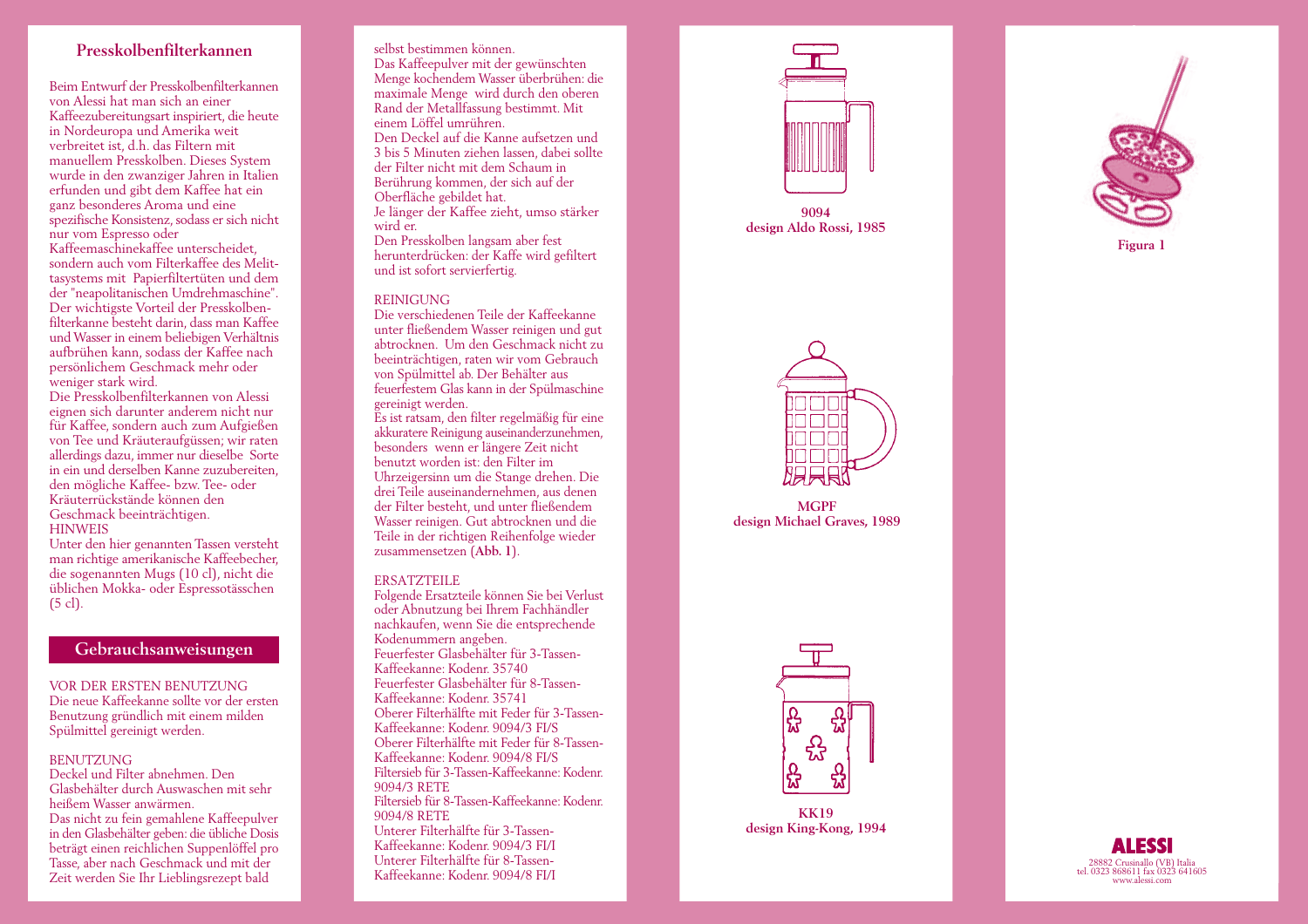# **Cafetières presso-filtre**

Les cafetières à filtre à pression Alessi ont été dessinées sur le modèle d'un instrument très utilisé aujourd'hui en Europe du Nord et en Amérique pour préparer le café, le filtre à pression manuelle. Inventé en Italie, dans les années 20, ce système permet de préparer un café à la consistance et au goût particuliers, différent non seulement de l'express ou du "percolateur", mais aussi du café système Melitta à filtres en papier et de la napolitaine.

La principale caractéristique de la cafetière à filtre à pression repose sur le fait qu'elle permet de doser à loisir le rapport entre la quantité de café moulu et d'eau, ce qui permet d'obtenir un café plus ou moins fort, à sa propre guise.

Non contents d'être d'excellentes cafetières, les systèmes filtre à pression Alessi sont aussi des instruments parfaits pour préparer le thé ou les tisanes. Toutefois, pour obtenir les meilleurs résultats possibles, il est conseillé de n'utiliser le filtre à pression que pour un seul type de préparation, de façon à ce que le goût de café ou de tisane ne transforme pas celui de la boisson que l'on prépare.

## AVERTISSEMENTS

Les tasses auxquelles le café préparé avec le filtre à pression se réfère sont des tasses à l'américaine, les "mugs" (environ 10 cl) et non les traditionnelles tasses à café pour express (environ 5 cl).

# Mode d'emploi

### AVANT L'UTILISATION

Avant d'utiliser le filtre à pression pour la première fois, il est conseillé de le nettoyer avec soin en utilisant un produit à vaisselle non abrasif.

### POUR L'EMPLOI

Ôter le couvercle et le filtre. Chauffer le récipient en verre en le passant à l'eau très chaude.

Mettre du café non moulu trop finement dans le verre. La dose conseillée est d'une cuillère à soupe abondante par tasse. Toutefois, la bonne recette du café sera dictée par son propre goût et par son expérience. Verser sur le café moulu la quantité d'eau très chaude correspondant au nombre de

tasses désiré. Le niveau maximum est indiqué sur le récipient en verre. Mélanger avec une cuillère.

Remettre le couvercle sur la cafetière et laisser reposer l'infusion pendant 3-5 minutes. Maintenir le filtre soulevé, de façon à ce qu'il ne puisse entrer en contact avec la mousse qui se forme à la surface. Plus la durée de l'infusion est longue, plus le café est fort.

Appuyer lentement mais fermement sur le filtre: le café est filtré et prêt à être servi.

### POUR LE NETTOYAGE

Rincer les différentes pièces du filtre à pression à l'eau courante et les sécher avec soin. Pour ne pas altérer l'arôme du café, il est conseillé de ne pas utiliser de détergents. Le récipient en verre résistant au feu peut être lavé au lave-vaisselle.

Il est conseillé de démonter périodiquement le filtre pour le nettoyer de façon plus minutieuse, surtout s'il reste longtemps inutilisé. Pour ce faire, dévisser le filtre en le tournant dans le sens des aiguilles d'une montre sur sa tige. Séparer les trois parties qui le composent et les rincer à l'eau courante. Sécher avec soin et remonter les différentes pièces dans l'ordre voulu (**Fig. 1**)

### PIÈCES DE RECHANGE

En cas de perte ou d'usure, il est possible de se procurer les pièces énumérées cidessous en se rendant chez le revendeur Alessi le plus proche, à qui l'on indiquera le code relatif.

Récipient en verre résistant au feu pour cafetière à 3 tasses: code 35740 Récipient en verre résistant au feu pour cafetière à 8 tasses: code 35741 Porte-filtre supérieur avec ressort pour cafetière à 3 tasses: code 9094/3 FI/S Porte-filtre supérieur avec ressort pour cafetière à 8 tasses: code 9094/8 FI/S Filtre à grille pour cafetière 3 tasses: 9094/3 RETE

Filtre à grille pour cafetière 8 tasses: 9094/8 RETE

Porte-filtre inférieur pour cafetière 3 tasses: code 9094/3 FI/I Porte-filtre inférieur pour cafetière 8 tasses: code 9094/8 FI/I



**9094 design Aldo Rossi, 1985**



**MGPF design Michael Graves, 1989**





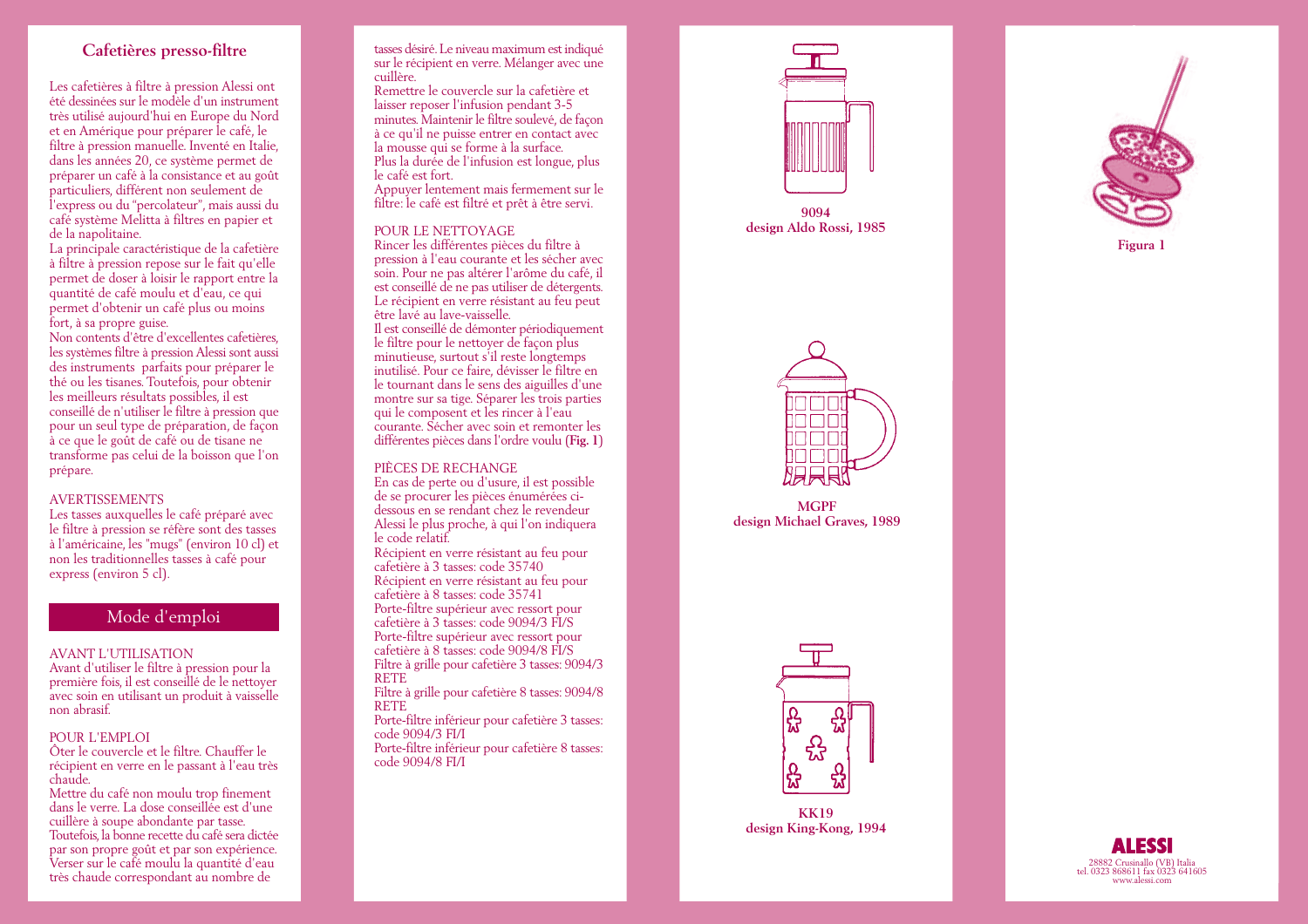# **Cafeteras de filtro**

El diseño de las cafeteras de filtro de Alessi se inspira en una manera de preparar el café muy popular en Europa y en América; a saber: la cafetera de filtro a presión manual. Dicho sistema se inventó en Italia en los años 20 y permite obtener un café de cuerpo y sabor particulares, distinto tanto del café exprés y del "percolado", como del sistema Melitta con filtros de papel y del sistema napolitano. La característica principal de la cafetera

de filtro estriba en que permite modificar a voluntad las proporciones de café molido y agua. Así el café sale más o menos fuerte, como a Usted le apetezca.

Las cafeteras de filtro de Alessi son ideales, no sólo para hacer café sino también té y tisanas. Para obtener los mejores resultados, le aconsejamos que utilice su cafetera de filtro para preparar un único tipo de bebida, para que el deje del café o de las hierbas no menoscabe a las demás.

## ADVERTENCIAS

Las tazas que se utilizan para preparar café con las cafeteras de filtro son las de 10 cl aproximadamente y no las tacitas de café exprés (5 cl aproximadamente)

# **Instrucciones**

### ANTES DE USAR LA CAFETERA

Antes de usar su cafetera de filtro por primera vez, le acosejamos que la lave con esmero, empleando un detergente no abrasivo para platos.

### **USO**

Destape la cafetera y extraiga el filtro. Entibie el recipiente de vidrio, aclarándolo con agua muy caliente.

Ubique en el recipiente de vidrio el café molido no muy fino. La dosis ideal es una cucharada sopera bien llena por taza; pero recuerde que la mejor receta se la dictarán su gusto personal y su experiencia.

Eche sobre el café molido la cantidad de agua caliente, correspondiente al n úmero de tazas deseado. El nivel máximo está indicado en el recipiente de vidrio. Mezcle con una cuchara.

Tape la cafetera y deje reposar la preparación de 3 a 5 minutos, manteniendo

el filtro levantado para que no roce la espuma que se forma en la superficie. Cuanto más tiempo pasan en contacto el café y el agua, más fuerte sale el café. Apriete lenta pero firmemente el filtro: el café empieza a filtrarse. Cuando termina, está listo.

### LIMPIEZA

Lave las distintas partes de la cafetera abajo del chorro de agua del grifo y séquelas bien. Para que el aroma de su café no se altere, le aconsejamos que no emplee detergentes. El recipiente de vidrio pyrex se puede lavar en el lavavajillas. Le aconsejamos que desarme periódicamente el filtro, a fin de lavarlo a fondo, sobre todo, si pasa mucho tiempo sin usarlo. Desenrosque el filtro, haciéndolo <sup>g</sup>irar sobre la varilla hacia la derecha. Separe las tres partes que lo forman y lávelas con agua corriente. Seque bien y vuelva a montar las piezas en la secuencia adecuada (**Fig.1**).

## **REPUESTOS**

Si se pierde o gasta una pieza de su cafetera de filtro, solicítele al revendedor de Alessi más cercano a su domicilio lo que necesite, citanto el código correspondiente: Recipiente de vidrio pyrex para cafetera de 3 tazas: código 35740. Recipiente de vidrio pyrex para cafetera de 8 tazas: código 35741. Portafiltro superior con resorte para cafetera de 3 tazas: código 9094/3 FI/S. Portafiltro superior con resorte para cafetera de 8 tazas: código 9094/8 FI/S. Filtro de red para cafetera de 3 tazas: código 9094/3 RETE Filtro de red para cafetera de 8 tazas: código 9094/8 RETE Portafiltro inferior para cafetera de 3 tazas: código 9094/3 FI/I Portafiltro inferior para cafetera de 8 tazas: código 9094/8 FI/I.



**9094 design Aldo Rossi, 1985**



**MGPF design Michael Graves, 1989**